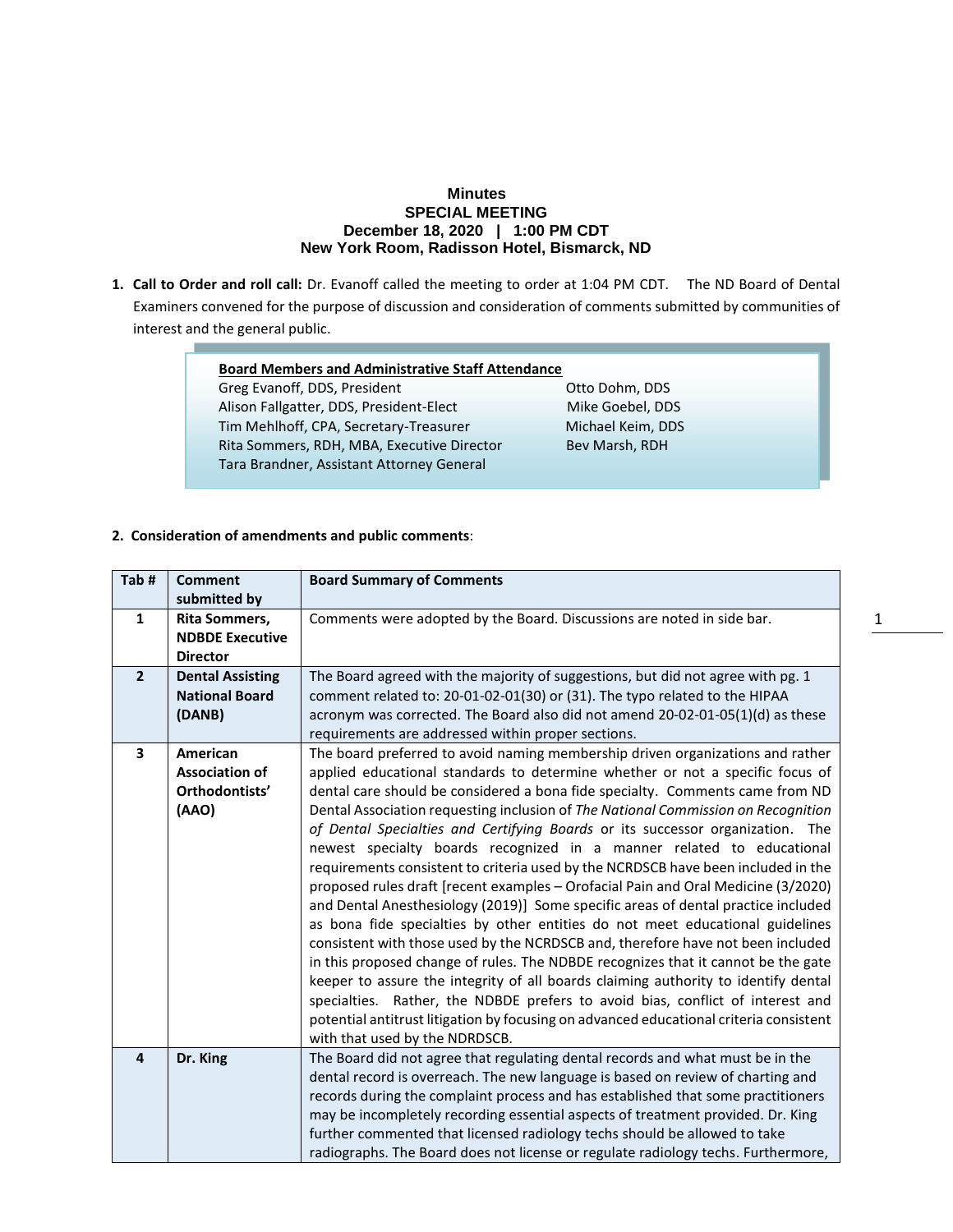| 5              | <b>American Society</b><br>of Dentist<br>Anesthesiologists<br>(ASDA) | the QDA requirement is minimal which facilitates techs to become qualified to<br>expose x-rays. The tech is under the supervision of the dentist. Regarding<br>outreach from the Board, the Board posts meetings to its website, and invests<br>heavily to maintain this website to properly inform all licensees about matters of<br>interest as required by law. The Board cannot pick how or which members of the<br>public or organizations should be given special notices and be treated differently<br>than the public in general.<br>The Board agreed with several of the comments. In addition to adding language for<br>clarification to 20-02-01-05, the Board removed "relative analgesia" throughout<br>rules and replaced with "nitrous oxide inhalation analgesia." The Board addressed<br>ASDA comments that it would be "highly unlikely that the practitioner would be<br>able to meet the requirement - even a trainee in a residency." Dr. Goebel<br>commented that this is not an issue because although the practitioner may not have                                                                                                                                                                                                                                                                                                                                                                                                                                                                                                                                                                                                                                                                                                                                                                                                                                                                                                                                                                                                                                                                                                                                                               |
|----------------|----------------------------------------------------------------------|---------------------------------------------------------------------------------------------------------------------------------------------------------------------------------------------------------------------------------------------------------------------------------------------------------------------------------------------------------------------------------------------------------------------------------------------------------------------------------------------------------------------------------------------------------------------------------------------------------------------------------------------------------------------------------------------------------------------------------------------------------------------------------------------------------------------------------------------------------------------------------------------------------------------------------------------------------------------------------------------------------------------------------------------------------------------------------------------------------------------------------------------------------------------------------------------------------------------------------------------------------------------------------------------------------------------------------------------------------------------------------------------------------------------------------------------------------------------------------------------------------------------------------------------------------------------------------------------------------------------------------------------------------------------------------------------------------------------------------------------------------------------------------------------------------------------------------------------------------------------------------------------------------------------------------------------------------------------------------------------------------------------------------------------------------------------------------------------------------------------------------------------------------------------------------------------------------------------------|
|                |                                                                      | 20 patients for whom they are personally responsible, the residents observe at least<br>100 patients in collaboration with other residents. This requirement has previously<br>been in place by way of the anesthesia permit application process and the Board<br>has not experienced pushback from any applicant regarding the 20 intravenous                                                                                                                                                                                                                                                                                                                                                                                                                                                                                                                                                                                                                                                                                                                                                                                                                                                                                                                                                                                                                                                                                                                                                                                                                                                                                                                                                                                                                                                                                                                                                                                                                                                                                                                                                                                                                                                                            |
|                |                                                                      | cases requirement.                                                                                                                                                                                                                                                                                                                                                                                                                                                                                                                                                                                                                                                                                                                                                                                                                                                                                                                                                                                                                                                                                                                                                                                                                                                                                                                                                                                                                                                                                                                                                                                                                                                                                                                                                                                                                                                                                                                                                                                                                                                                                                                                                                                                        |
| 6              | American<br><b>Teledentistry</b><br>Association<br>(ATDA)            | Regarding the ATDA comment "patient of record" (paragraph 4) being a barrier to<br>care: The Board's intent is to regulate those procedures for which dental auxiliary<br>are subject to supervision while performing established diagnostic or treatment<br>related procedures. Whenever a doctor-patient contact is made, some BODE<br>members felt the patient then becomes a patient of record, given the fact that an<br>exchange of health information is likely exchanged and, also most likely, the<br>telehealth event might be billed to insurance, the patient, or both, even if for a<br>consultation. Some BODE members were concerned that the patient could be<br>exploited without a "patient of record" designation or that the patient would be<br>unable to find and follow up with a dentist where the patient is not appropriately<br>considered a "patient of record" (this being a more egregious issue for the patient).<br>Comments refer to scans and digital photos only. Even if a diagnosis is established<br>(diagnoses it is not within the scope of practice for a dental hygienist or dental<br>assistant), a tooth cannot be physically addressed through teledentistry. The Board<br>discussed use of the technology in assisted living or nursing homes or in areas<br>where access to care is limited. The problem is a tooth cannot be restored/repaired<br>through teledentistry. The Board is concerned that once the technology is used, the<br>patient could potentially still have the issue and not have been helped. The patient<br>might be charged for the brief exam and the scan but required treatment not<br>rendered. Despite this observation, once the dentist documents a condition and<br>provides a diagnoses, or a preliminary diagnoses, based on a digital photo, the<br>doctor-patient relationship exists with or without the language. Access to care is a<br>complex issue and the model is not always as useful in dentistry as with medical<br>issues. The board does not view "patient of record" as overreach once a dentist has<br>consulted with, wrote a prescription for, completed a preliminary diagnosis, or<br>made a referral for a patient. |
| $\overline{7}$ | Dr. Fines                                                            | Dr. Fines appears to have misinterpreted the definition of direct supervision as well<br>as an understanding of the anesthesia dental assistant regulations. The board did<br>not reach the same conclusion regarding Advance Cardiac Life Support (ACLS); a<br>dentist permitted to provide moderate sedation is not burdened by the<br>requirement of maintaining ACLS proficiency to enhance patient safety.                                                                                                                                                                                                                                                                                                                                                                                                                                                                                                                                                                                                                                                                                                                                                                                                                                                                                                                                                                                                                                                                                                                                                                                                                                                                                                                                                                                                                                                                                                                                                                                                                                                                                                                                                                                                           |
| 8              | <b>Smile Direct Club</b>                                             | SDC opposes the Board's definition of "final impression for digital capture". The                                                                                                                                                                                                                                                                                                                                                                                                                                                                                                                                                                                                                                                                                                                                                                                                                                                                                                                                                                                                                                                                                                                                                                                                                                                                                                                                                                                                                                                                                                                                                                                                                                                                                                                                                                                                                                                                                                                                                                                                                                                                                                                                         |
|                | (SDC)                                                                | Board amended the definition as indicated below. The Board disagrees with the<br>statement that the Board's intent is to regulate digital or photographic scanning of<br>a positive image of the hard and soft tissues in the mouth as a negative<br>"impression." Proposed rules language does not "open the door" to the regulation<br>of all digital photography of the tissues. The Board's intent is to regulate when<br>licensed dental auxiliary, subject to required supervision, can perform procedures<br>necessary for diagnosis of disease or physical abnormality to enable treatment                                                                                                                                                                                                                                                                                                                                                                                                                                                                                                                                                                                                                                                                                                                                                                                                                                                                                                                                                                                                                                                                                                                                                                                                                                                                                                                                                                                                                                                                                                                                                                                                                        |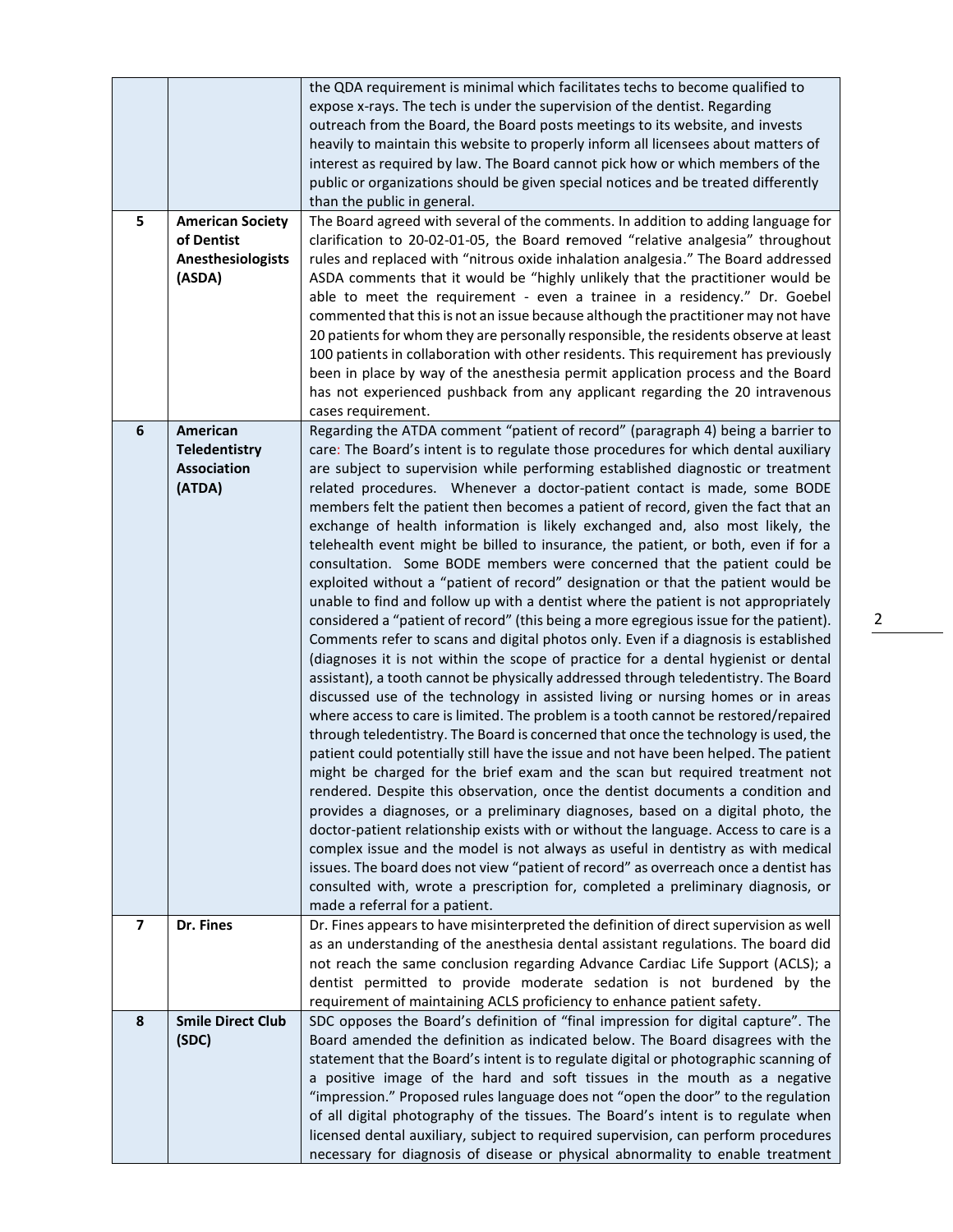|    |                      | planning or those necessary for, or specifically related to clinical treatment<br>procedures. The Board proposes the language "final scan by digital capture." A final<br>scan or a final impression becomes part of a patient record that may be used for<br>diagnosis or treatment purposes by the licensed dentist providing appropriate<br>supervision of auxiliary. SDC asserts that there is "no clinical knowledge required to<br>take a digital photograph of the hard and soft tissues in the mouth". The NDBDE<br>disagrees. In reality, this depends on the intended use of an image. Dental<br>assistants who utilize scanning devices to capture images in preparation for a tooth |
|----|----------------------|-------------------------------------------------------------------------------------------------------------------------------------------------------------------------------------------------------------------------------------------------------------------------------------------------------------------------------------------------------------------------------------------------------------------------------------------------------------------------------------------------------------------------------------------------------------------------------------------------------------------------------------------------------------------------------------------------|
|    |                      | to receive a crown, for example, must be appropriately and adequately educated<br>regarding dental and oral anatomy and soft tissues to enable acquisition of an                                                                                                                                                                                                                                                                                                                                                                                                                                                                                                                                |
|    |                      | image that may include anticipated subgingival margin extensions prepared by the<br>dentist as well as associated interproximal dental or soft tissue anatomy for                                                                                                                                                                                                                                                                                                                                                                                                                                                                                                                               |
|    |                      | subsequent review in order to be approved by the supervising dentist prior to<br>submitting the scanned image for manufacture of any permanent or temporary<br>devices or restorations. The BODE does not regulate technology, rather The Board                                                                                                                                                                                                                                                                                                                                                                                                                                                 |
|    |                      | regulates the duties of licensed dental auxiliary.                                                                                                                                                                                                                                                                                                                                                                                                                                                                                                                                                                                                                                              |
| 9  | Dr. Fisher           | Dr. Fisher's first concern regarded the definition of dentistry as found in the ND                                                                                                                                                                                                                                                                                                                                                                                                                                                                                                                                                                                                              |
|    |                      | Century Code and is not in the administrative rules, and therefore was not<br>addressed at this time. Dr. Fisher's second concern was that NDAC 20-02-01-11                                                                                                                                                                                                                                                                                                                                                                                                                                                                                                                                     |
|    |                      | should adopt language recognizing the training and experience of individuals who                                                                                                                                                                                                                                                                                                                                                                                                                                                                                                                                                                                                                |
|    |                      | were granted a license in another jurisdiction where administration of Botox and                                                                                                                                                                                                                                                                                                                                                                                                                                                                                                                                                                                                                |
|    |                      | dermal fillers was within the scope of practice. The Board agreed that any such                                                                                                                                                                                                                                                                                                                                                                                                                                                                                                                                                                                                                 |
|    |                      | applicant who can show documentation of having previously been permitted to                                                                                                                                                                                                                                                                                                                                                                                                                                                                                                                                                                                                                     |
|    |                      | administer Botox in another jurisdiction, has been utilizing the procedure within a                                                                                                                                                                                                                                                                                                                                                                                                                                                                                                                                                                                                             |
|    |                      | preceding specified time frame and has completed the proper training, should be                                                                                                                                                                                                                                                                                                                                                                                                                                                                                                                                                                                                                 |
|    |                      | authorized to use the duty in ND without any requirement to retake a qualifying                                                                                                                                                                                                                                                                                                                                                                                                                                                                                                                                                                                                                 |
|    |                      | course. For clarification, however, administration of Botox and dermal fillers by                                                                                                                                                                                                                                                                                                                                                                                                                                                                                                                                                                                                               |
|    |                      | dentists who have taken the required training is limited to the practice of dentistry<br>and therefore may only be used as part of a dental treatment plan. Dr. Fisher would                                                                                                                                                                                                                                                                                                                                                                                                                                                                                                                    |
|    |                      | like the privilege extended to use in the absence of an established dental treatment                                                                                                                                                                                                                                                                                                                                                                                                                                                                                                                                                                                                            |
|    |                      | plan. The Board has determined that use of Botox and dermal fillers beyond what                                                                                                                                                                                                                                                                                                                                                                                                                                                                                                                                                                                                                 |
|    |                      | might be part of an established dental treatment plan is not within the scope of                                                                                                                                                                                                                                                                                                                                                                                                                                                                                                                                                                                                                |
|    |                      | dental practice. Dental scope of practice as found in the NDCC is limited.                                                                                                                                                                                                                                                                                                                                                                                                                                                                                                                                                                                                                      |
| 10 | Dr. Gray, Oral &     | Dr. Gray did not address specific issues in the draft, rather concerns over the                                                                                                                                                                                                                                                                                                                                                                                                                                                                                                                                                                                                                 |
|    | <b>Maxillofacial</b> | process. The Board noted that the draft of the rules were provided by the                                                                                                                                                                                                                                                                                                                                                                                                                                                                                                                                                                                                                       |
|    | <b>Surgeon</b>       | Executive Director to Dr. McMahon, Minot Oral & maxillofacial surgeon and                                                                                                                                                                                                                                                                                                                                                                                                                                                                                                                                                                                                                       |
|    |                      | President of the ND Society of Oral and Maxillofacial Surgeons, who was<br>appreciative of Administrative Rules efforts and spoke positively about the                                                                                                                                                                                                                                                                                                                                                                                                                                                                                                                                          |
|    |                      | proposed document. During the process, anesthesia rules language was also                                                                                                                                                                                                                                                                                                                                                                                                                                                                                                                                                                                                                       |
|    |                      | reviewed and modifications were considered from an oral and maxillofacial                                                                                                                                                                                                                                                                                                                                                                                                                                                                                                                                                                                                                       |
|    |                      | surgeon in Grand Forks. His comments were discussed during meetings as the                                                                                                                                                                                                                                                                                                                                                                                                                                                                                                                                                                                                                      |
|    |                      | Board discussed anesthesia and sedation. The drafting of amended rules has been                                                                                                                                                                                                                                                                                                                                                                                                                                                                                                                                                                                                                 |
|    |                      | underway with Board review and discussions that began June, 2019. The rules                                                                                                                                                                                                                                                                                                                                                                                                                                                                                                                                                                                                                     |
|    |                      | editing process continued during and until September, 2020 when a final draft                                                                                                                                                                                                                                                                                                                                                                                                                                                                                                                                                                                                                   |
|    |                      | was adopted by the Board and posted to the NDBDE website. With conclusion of<br>this December 18, 2020 meeting, the Board will have received, considered and                                                                                                                                                                                                                                                                                                                                                                                                                                                                                                                                    |
|    |                      |                                                                                                                                                                                                                                                                                                                                                                                                                                                                                                                                                                                                                                                                                                 |
|    |                      |                                                                                                                                                                                                                                                                                                                                                                                                                                                                                                                                                                                                                                                                                                 |
| 11 |                      | debated all additional input including that received between the initiation of the                                                                                                                                                                                                                                                                                                                                                                                                                                                                                                                                                                                                              |
|    | Dr. Holman           | Rules process in September 2019 and the required Public Comment Period.<br>The Board reviewed Dr. Holman's letter. Dr. Holman inquired about the rules                                                                                                                                                                                                                                                                                                                                                                                                                                                                                                                                          |
|    |                      | process. The meeting was properly noticed as required by statute. No further                                                                                                                                                                                                                                                                                                                                                                                                                                                                                                                                                                                                                    |
|    |                      | comments were made.                                                                                                                                                                                                                                                                                                                                                                                                                                                                                                                                                                                                                                                                             |
| 12 | <b>ND Dental</b>     | The NDDA written comment addressed grammatical errors, and areas that were                                                                                                                                                                                                                                                                                                                                                                                                                                                                                                                                                                                                                      |
|    | <b>Association</b>   | thought redundant but did offer specific amendments or recommendations                                                                                                                                                                                                                                                                                                                                                                                                                                                                                                                                                                                                                          |
|    | (NDDA)               | for other changes or corrections of the proposed document posted to the Board's                                                                                                                                                                                                                                                                                                                                                                                                                                                                                                                                                                                                                 |
|    |                      | web site. The NDDA submitted an Oct 29 letter which appeared a compilation of<br>comments from the ND Dental Association, ND Dental Hygienists Association and                                                                                                                                                                                                                                                                                                                                                                                                                                                                                                                                  |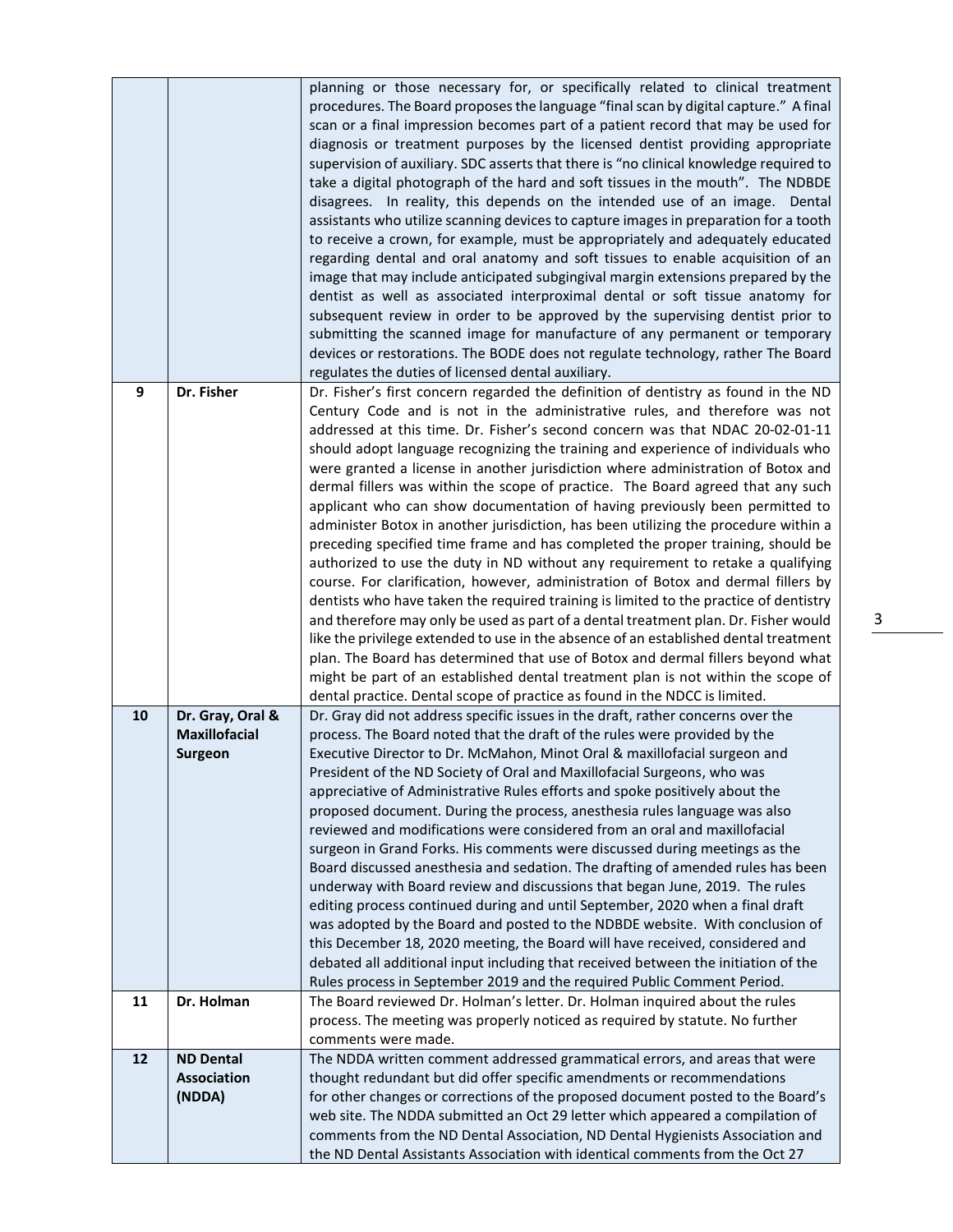|    |                                                                       | letter and some additional comments which had previously been addressed                                                                                                                                                                                                                                                                                                                                                                                                                                                                                                                                                                                                                                                                                                                                                                                                                                                                                                                                                                                                                                                                                                                                                                                                                                                                                                                                                                                                                                                                                                                                                                                                                                                                                                                                                                                                                                                                                                                                                                                                                                               |
|----|-----------------------------------------------------------------------|-----------------------------------------------------------------------------------------------------------------------------------------------------------------------------------------------------------------------------------------------------------------------------------------------------------------------------------------------------------------------------------------------------------------------------------------------------------------------------------------------------------------------------------------------------------------------------------------------------------------------------------------------------------------------------------------------------------------------------------------------------------------------------------------------------------------------------------------------------------------------------------------------------------------------------------------------------------------------------------------------------------------------------------------------------------------------------------------------------------------------------------------------------------------------------------------------------------------------------------------------------------------------------------------------------------------------------------------------------------------------------------------------------------------------------------------------------------------------------------------------------------------------------------------------------------------------------------------------------------------------------------------------------------------------------------------------------------------------------------------------------------------------------------------------------------------------------------------------------------------------------------------------------------------------------------------------------------------------------------------------------------------------------------------------------------------------------------------------------------------------|
|    |                                                                       | concisely and previously throughout the meeting.                                                                                                                                                                                                                                                                                                                                                                                                                                                                                                                                                                                                                                                                                                                                                                                                                                                                                                                                                                                                                                                                                                                                                                                                                                                                                                                                                                                                                                                                                                                                                                                                                                                                                                                                                                                                                                                                                                                                                                                                                                                                      |
| 13 | <b>ND Dental</b><br><b>Assisting</b><br><b>Association</b><br>(NDDAA) | The NDDAA expressed concern regarding 300 rather than 650 hours of on-the-job<br>training. The Board moved to change the on-the-job hourly requirement to 300<br>hours in recognition of any applicant successfully completing the Dental Assisting<br>National Board's (DANB) National Entry Level Dental Assistant (NELDA)<br>examination. The Board consensus was that not only is the exchange fair, the three<br>components of the NELDA exam ensure that entry level dental assistants have the<br>basic level of knowledge necessary for the level of duties they may perform. The<br>exam includes an additional component not previously required that addresses<br>anatomy, morphology and physiology. The NDBDE accepts the Dental Assisting<br>National Board's (DANB) National Entry Level Dental Assistant (NELDA) pathway as<br>a valid and reasonable pathway for entry level dental assisting that assesses the<br>knowledge required for performing duties that an entry level dental assistant is<br>authorized to provide when coupled with 300 hours of clinical experience. The<br>Board recognizes that entry level dental assistants must spend numerous hours<br>preparing for the exam. In exchange for successful completion of the NELDA<br>examination, it wishes to recognize that 300 hours rather than 650 hours of clinical<br>experience is a reasonable time period to grasp basic dental assisting duties as<br>provided by NDAC 20-03-01-01. The Board considered input from both dental<br>assistants and DANB to arrive at the 300 hour requirement. Regarding NDDAA's<br>question "Will ND's rules language mirror that renewal limitation and goal of<br>becoming DANB certified?" The NDBDE does not require DANB renewal of<br>certification to remain registered with the Board as a Qualified Dental Assistant<br>(QDA). NDDAA's requests addressed by the Board also include administration of<br>fluoride varnish and silver diamine fluoride application; nitrous oxide inhalation<br>analgesia; use of slow speed handpiece; and final scan by digital capture under |
| 14 | Dr. Kemmet                                                            | direct or indirect supervision.<br>The Board deferred Dr. Kemmet's 9/2020 letter to the rules process in the event of                                                                                                                                                                                                                                                                                                                                                                                                                                                                                                                                                                                                                                                                                                                                                                                                                                                                                                                                                                                                                                                                                                                                                                                                                                                                                                                                                                                                                                                                                                                                                                                                                                                                                                                                                                                                                                                                                                                                                                                                 |
|    |                                                                       | any language amendments needed. The Board's legal counsel disagreed with the<br>Dr. Kemmet's opinion. No motion. Each state board is permitted their own due<br>diligence in the licensing process.                                                                                                                                                                                                                                                                                                                                                                                                                                                                                                                                                                                                                                                                                                                                                                                                                                                                                                                                                                                                                                                                                                                                                                                                                                                                                                                                                                                                                                                                                                                                                                                                                                                                                                                                                                                                                                                                                                                   |
| 15 | <b>Mickelle</b><br>Hultberg, RDH                                      | The ADEX Dental Hygiene Examination is a clinical examination based on specific<br>performance criteria used to measure clinical competence, judgement and skills. At<br>its January/2018 meeting the Board unanimously moved to accept the ADEX exam<br>and draft rules for the next administrative rules process. At that time the exam was<br>accepted in 41 states. Ms. Hultberg privately contracts at the Minot Air Force Base<br>(not military or military spouse) and requested the Board accept the ADEX<br>examination.                                                                                                                                                                                                                                                                                                                                                                                                                                                                                                                                                                                                                                                                                                                                                                                                                                                                                                                                                                                                                                                                                                                                                                                                                                                                                                                                                                                                                                                                                                                                                                                     |
| 16 | Dr. McMahon,<br>Oral &<br><b>Maxillofacial</b><br><b>Surgeon</b>      | Dr. McMahon reviewed a draft of the admin rules pertaining to sedation and<br>anesthesia and commented favorably.                                                                                                                                                                                                                                                                                                                                                                                                                                                                                                                                                                                                                                                                                                                                                                                                                                                                                                                                                                                                                                                                                                                                                                                                                                                                                                                                                                                                                                                                                                                                                                                                                                                                                                                                                                                                                                                                                                                                                                                                     |

## **Board Actions | Motions**

Regarding the Creation of a New Section 20-02-01-04.4 Members of the Military and Military Spouses – Licensure Applications: Dr. Dohm moved to delete the section, motion seconded by Dr. Fallgatter. Discussion; Ms Brandner advised should the legislature change or amend the current language in the NDCC, our new rule would be invalid or alternatively, the Board would be required to incur a rules change process to amend the rule. The consensus was that the best practice would be to continue to defer to the current law as seen in the NDCC. Roll call vote (RCV): Dr. Fallgatter, yes; Dr. Keim, yes; Dr. Evanoff, yes; Dr. Dohm, yes; Ms. Marsh, yes; Dr. Goebel, yes; Mr. Mehlhoff, yes. Motion passed 7-0.

Regarding all other modifications to the amendments, Moved by Dr. Fallgatter and seconded by Ms. Marsh to adopt the proposed, newly amended administrative rules. Motion seconded by. RCV: Dr. Fallgatter, yes; Dr. Keim, yes; Dr.